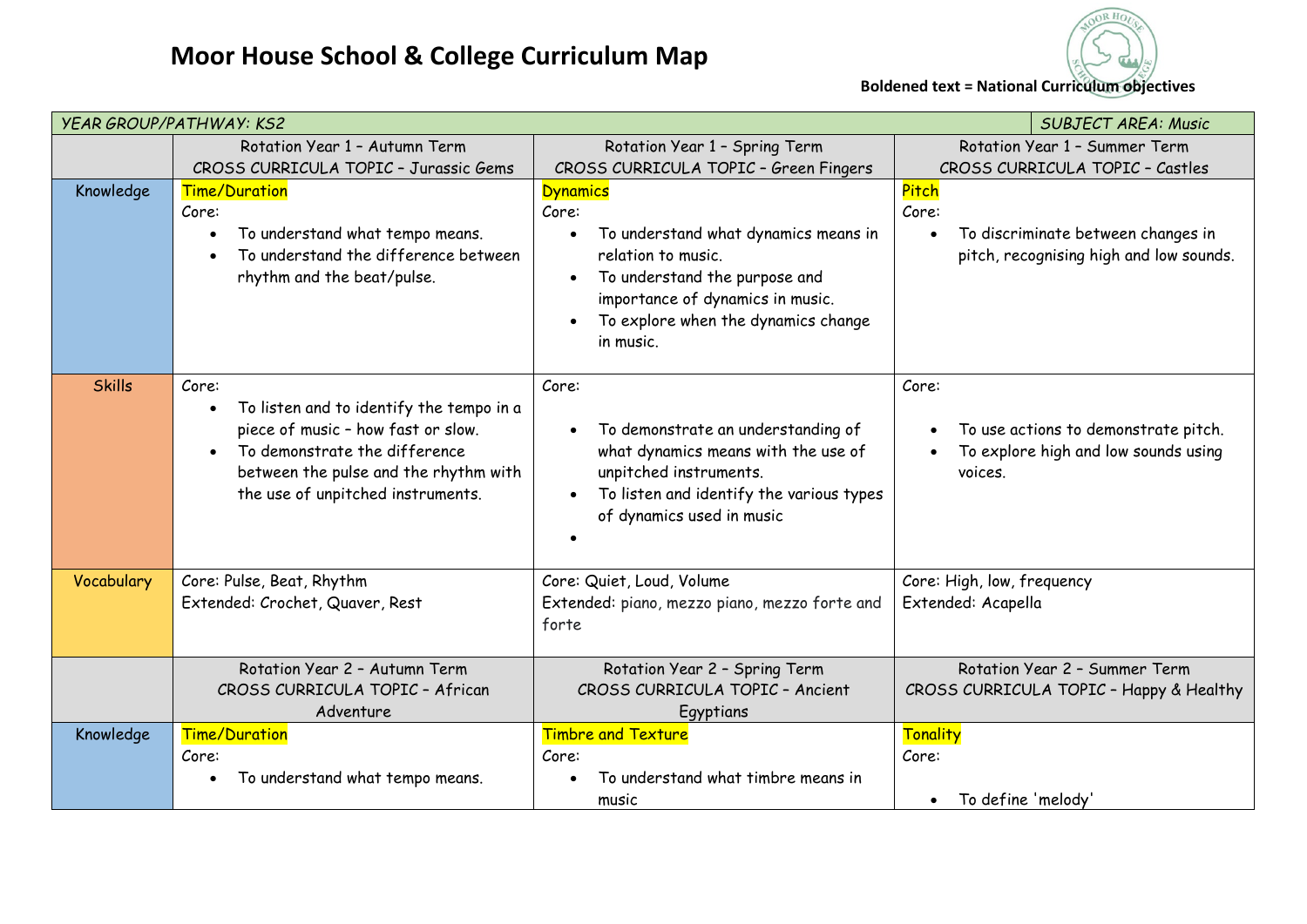

**Boldened text = National Curriculum objectives**

|               | To understand the difference between<br>rhythm and the beat/pulse.                                                                                                                                                  | To understand what 'texture' means in<br>$\bullet$<br>music<br>To explore different genres which<br>$\bullet$<br>demonstrate a range of timbre and<br>texture.                                                                                                                                                                   | To define 'harmony'<br>To understand how tonality creates<br>mood.                                               |
|---------------|---------------------------------------------------------------------------------------------------------------------------------------------------------------------------------------------------------------------|----------------------------------------------------------------------------------------------------------------------------------------------------------------------------------------------------------------------------------------------------------------------------------------------------------------------------------|------------------------------------------------------------------------------------------------------------------|
| <b>Skills</b> | Core:<br>To listen and to identify the tempo in a<br>$\bullet$<br>piece of music - how fast or slow.<br>To demonstrate the difference<br>between the pulse and the rhythm with<br>the use of unpitched instruments. | Core:<br>To identify key factors related to<br>$\bullet$<br>timbre<br>To evaluate different genres which<br>$\bullet$<br>demonstrate a range of timbre and<br>texture.<br>To demonstrate 'texture through 'Call<br>$\bullet$<br>and Response'<br>To distinguish between different types<br>of texture in music (instrumentation) | Core:<br>To identify melody in music samples.<br>To evaluate a melody through listening<br>(is it happy or sad). |
| Vocabulary    | Core: Pulse, Beat, Rhythm<br>Extended: Crochet, Quaver, Rest                                                                                                                                                        | Core: Genre, Layers, instrumentation, melody<br>and harmony<br>Extended: Monophonic                                                                                                                                                                                                                                              | Core: Pitch, Melody, Harmony, Call and<br>Response<br>Extend: Major and Minor                                    |
| Summer Term   | Rotation Year 3 - Autumn Term<br>CROSS CURRICULA TOPIC - Sparks & Bangs                                                                                                                                             | Rotation Year 3 - Spring Term<br>CROSS CURRICULA TOPIC - The Rainforest                                                                                                                                                                                                                                                          | Rotation Year 3 - Summer Term<br>CROSS CURRICULA TOPIC - Earth & Space                                           |
| Knowledge     | <b>Time/Duration</b><br>Core:<br>To understand what tempo means.<br>To understand the difference between<br>rhythm and the beat/pulse.                                                                              | <b>Timbre and Texture</b><br>Core:<br>To understand what timbre means in<br>$\bullet$<br>music                                                                                                                                                                                                                                   | <b>Dynamics</b><br>Core:<br>To understand what dynamics means in<br>relation to music.                           |